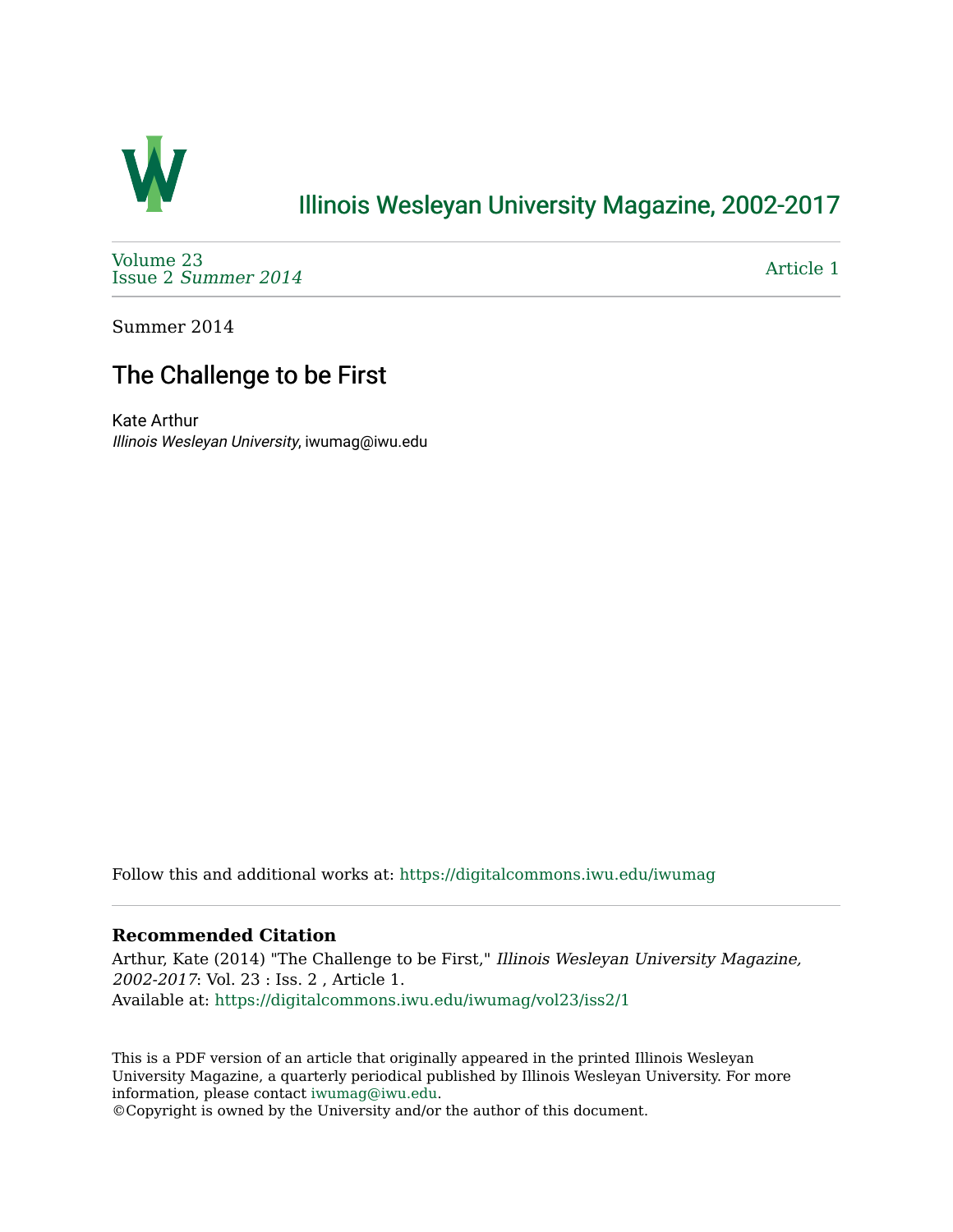## **The Challenge to be First**

**First-generation students find growing support to help them clear the many obstacles they face.** 

**Stories by KATE ARTHUR** 



Cole (above) stands next to a mural in the Hansen Student Center that includes a photo of the late Edelbert Rodgers '33, who was himself a first-generation student and later received an honorary Doctor of Humane Letters from IWU for his achievements as a scholar and educator.

As a first-generation student, Christy Cole '16 says she's always felt support from Illinois Wesleyan's faculty and staff. But she also saw how many of her peers were reluctant to ask for help or admit feeling lost.

That sense of confusion and isolation may begin before first-generation students arrive on campus. (Generally a student is considered "first generation" if neither parent graduated from college.) Lacking the support of someone at home who has been through the experience, students may be deterred by the college application process itself.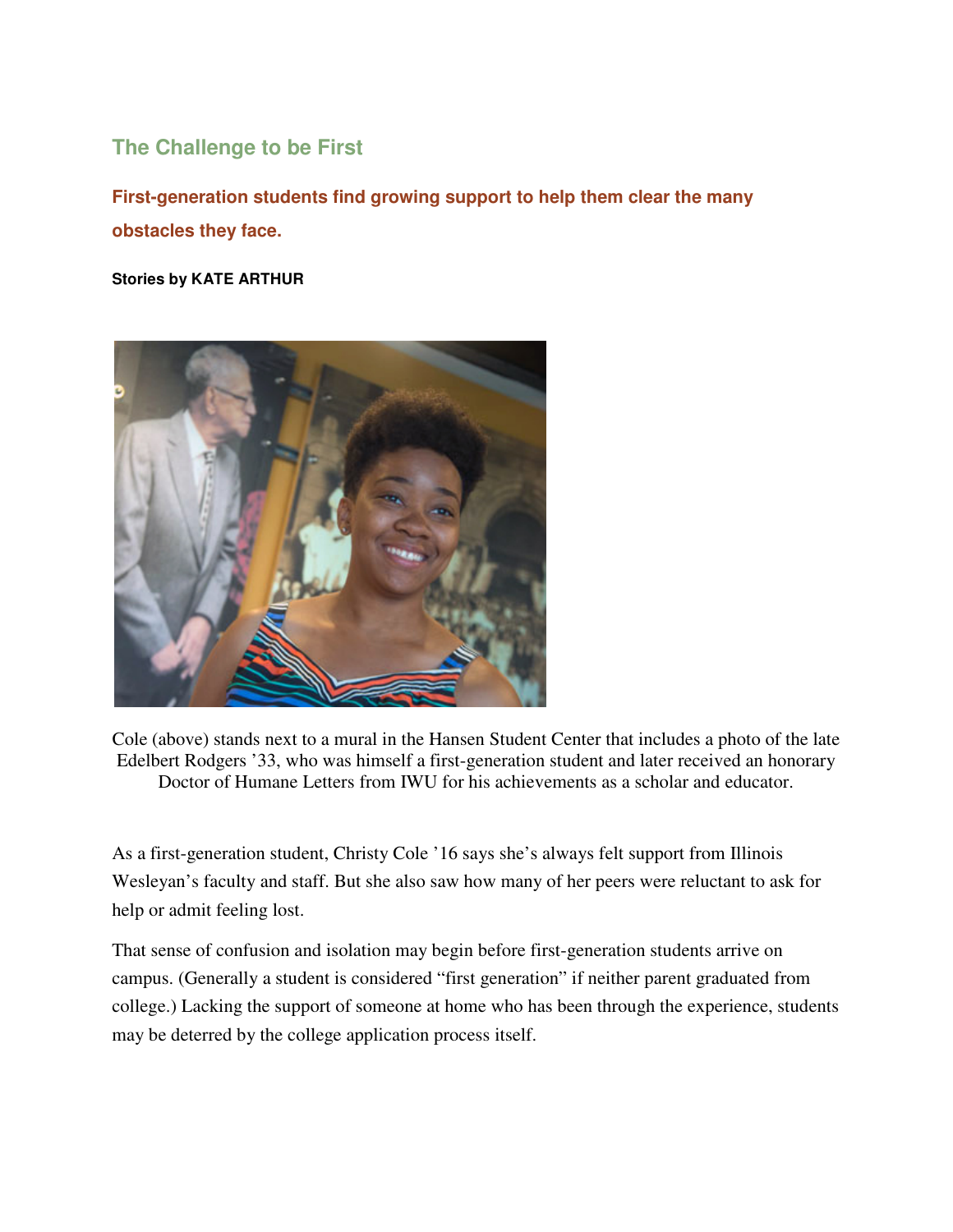Once in college, they may find they are less prepared academically and can struggle socially, finding it hard to fit in or feeling they don't belong. They're also more likely to face serious financial hurdles.

Because Cole, a philosophy major from Freeport, Ill., knows firsthand the tough challenges these students often face, she decided to help. Last fall, she launched IWU F1RST, a registered student organization designed to give direction, support and encouragement to first-generation students.

Cole discovered that many others on campus wanted to help. After sending emails to faculty asking if they'd be interested in mentoring students, she was amazed by the response. "It was an emotional day for me when all these emails flooded my inbox," she says, adding many faculty members said they were first-generation too.

While first-generation students comprise an increasing percentage of the student bodies at U.S. colleges and universities, they are also more likely to drop out than peers whose parents have college degrees. However, those attrition rates are lower for students who attend private institutions like Illinois Wesleyan. According to the University's Admissions Office, 15.1 percent of the new domestic students entering this fall will be first generation.

First-generation students share a sense of pride along with a strong drive to persevere, says Cole. But they also need to be reminded "that you are not alone on your college journey."

Cole knows that many Wesleyan students who aren't first generation share that same need. IWU F1RST is open to any student interested in attending the biweekly meetings. Topics addressed include financial aid, scholarships, study habits, time management and volunteer opportunities. Sometimes faculty, staff or community professionals stop by to speak.

Meetings typically start with a casual discussion about what happened that week. "Sometimes it's that they felt embarrassed or confused about something," Cole says, "and we talk about it." While the tone can be serious, "we also have a lot of fun," she adds.

The University has many ongoing programs that indirectly benefit prospective and current firstgeneration students. Karla Carney-Hall, vice president of student affairs and dean of students, notes that in recent years the campus has grown in diversity, and the campus community has responded. Reaching out to first-generation students is another step.

"It's part of our natural evolution of becoming a much more diverse place," says Carney-Hall. "We really just need to continue to look for ways to help make sure students feel supported. First-generation students certainly have the ability to be successful; they just don't necessarily have the insider's knowledge of how things work or how to access support and opportunities."